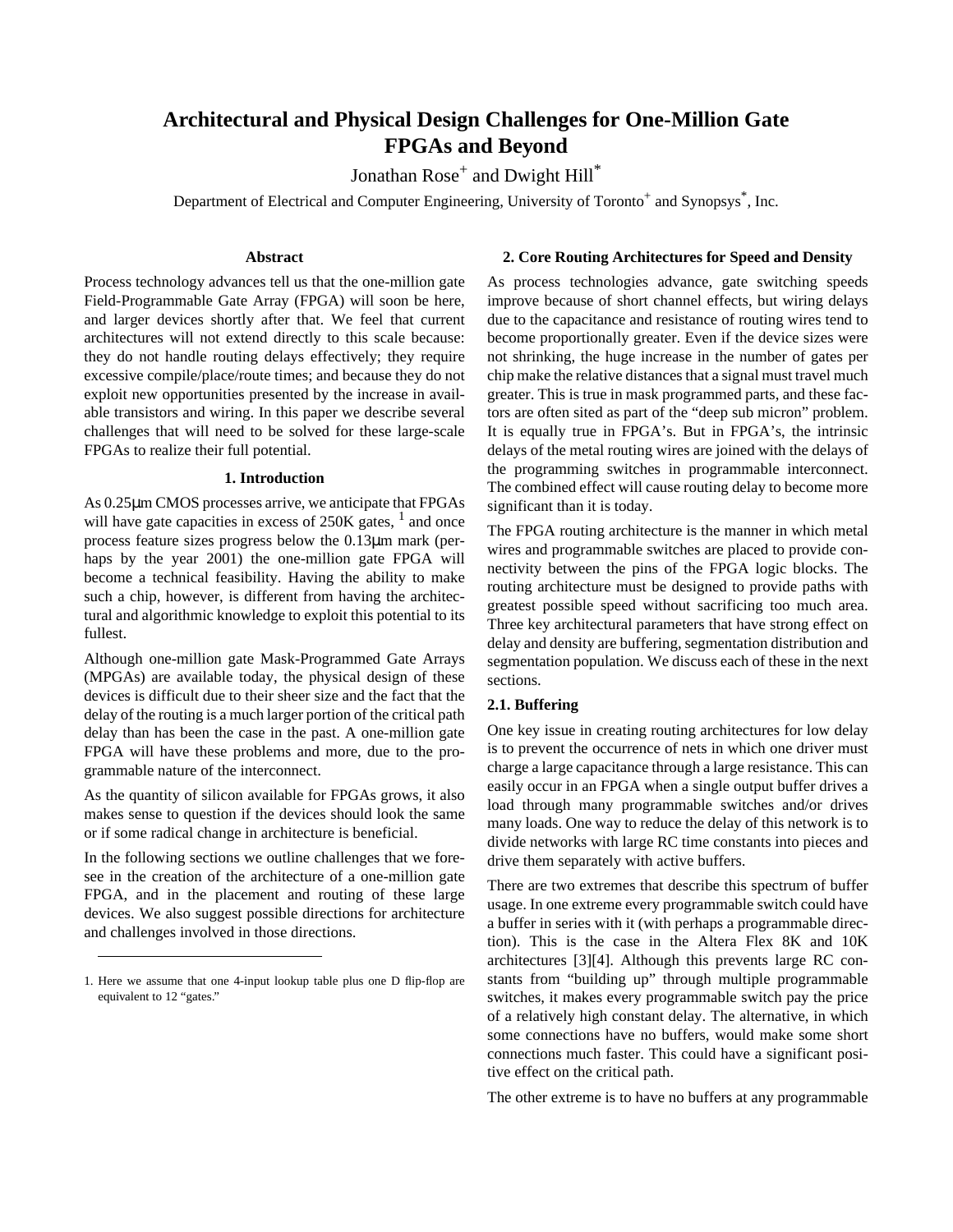switch. This is the case in the Xilinx 4000 architecture [5]. While local short connections will be faster than with the buffered case, it is also easy to create large slow RC networks in the absence of buffers. It is clear that some mixture of the buffered and non-buffered switch is most appropriate. The more recent 4000EX architecture provides a set of buffers in the routing [6].

## **2.2. Segmentation Distribution**

A second technique to prevent buildup of large series resistance is to employ wires of differing lengths in what is known as a *segmented* routing architecture[1] [2]. Figure 1 illustrates segments of three different lengths. The segmentation distribution, which is the number of tracks in a channel with segments of each length, is a key question that has been studied to some degree [7][8][9][10]. If there are too many long



*Figure 1 - Routing Segmentation*

segments, then the wire will be wasted when used for short connections. If there are insufficient long segments then networks will be too slow with many series programmable switches.

An associated issue in segmentation design occurs at the point that orthogonal channels intersect: should long segments connect to other long segments, or other short segments or both?

## **2.3. Internal Population of Segments**

An important issue in segmentation design is whether or not there is access to the internal portion of the segment, referred to as the *internal population* of a segment. Figure 2 illustrates the two extremes of internal population with two different segments of length 4. The top segment is fully internally populated - the segment can connect to both the logic block it passes by and the orthogonal channels.The bottom segment is completely un-populated, and so can only be connected to at its ends.

The population of a segment is important with respect to both speed and density: the more programmable switches connected to a wire, the greater the parasitic capacitance (and hence delay) they add to the wire. From a density perspective, more switches provide greater flexibility and perhaps fewer routing tracks will be needed overall. However, a completely populated long segment requires vastly more area than a unpopulated one. As processes with more metal layers become common, it will become more desirable to de-populate segments because the wires themselves will be cheaper.



*Figure 2 - Internal Population of a Segment*

## **2.4. Putting These Together - The Challenge**

These three design spaces (buffering, segmentation distribution and internal population) interact with each other in very complicated ways. For example, a buffer may be needed to simply drive the capacitance of a long segment, depending on how long the segment is. It may also be unnecessary to use a buffer because a long segment reduces series resistance by removing series programmable switches.

The determination of appropriate choices in these architecture spaces are affected by the "goodness" measures of a routing architecture: its delay, density, predictability, "ease" of routing, power, and noise properties. These must typically be measured by experimentation [1] or by fast back-of-the envelope estimates.

We believe a key challenge for the one-million gate FPGA and beyond is to make the correct choices in this space of architectures.

In addition, these choices cannot be made in isolation from the placement routing algorithms that are used to map circuits into the architecture. A routing architecture is only half the solution without a routing algorithm. Does an iterative timingdriven maze router do an adequate job of both routing completion and timing? Is there some more clever interaction between the routing architecture and algorithm that can produce significantly faster and more dense FPGAs?

#### **3. Compile Time**

The largest FPGAs available today have 5000 LUT/flip-flop pairs, and the next generation will contain in excess of 12,000. The 1 million-gate FPGA will contain (by today's gate counting standards) approximately 83,000 LUT-flip-flop pairs. There is evidence to suggest that the complexity of most placement and routing algorithms is non-linear. With these large sized FPGAs, the placement and routing time could easily exceed 1 day, extrapolating from current tools.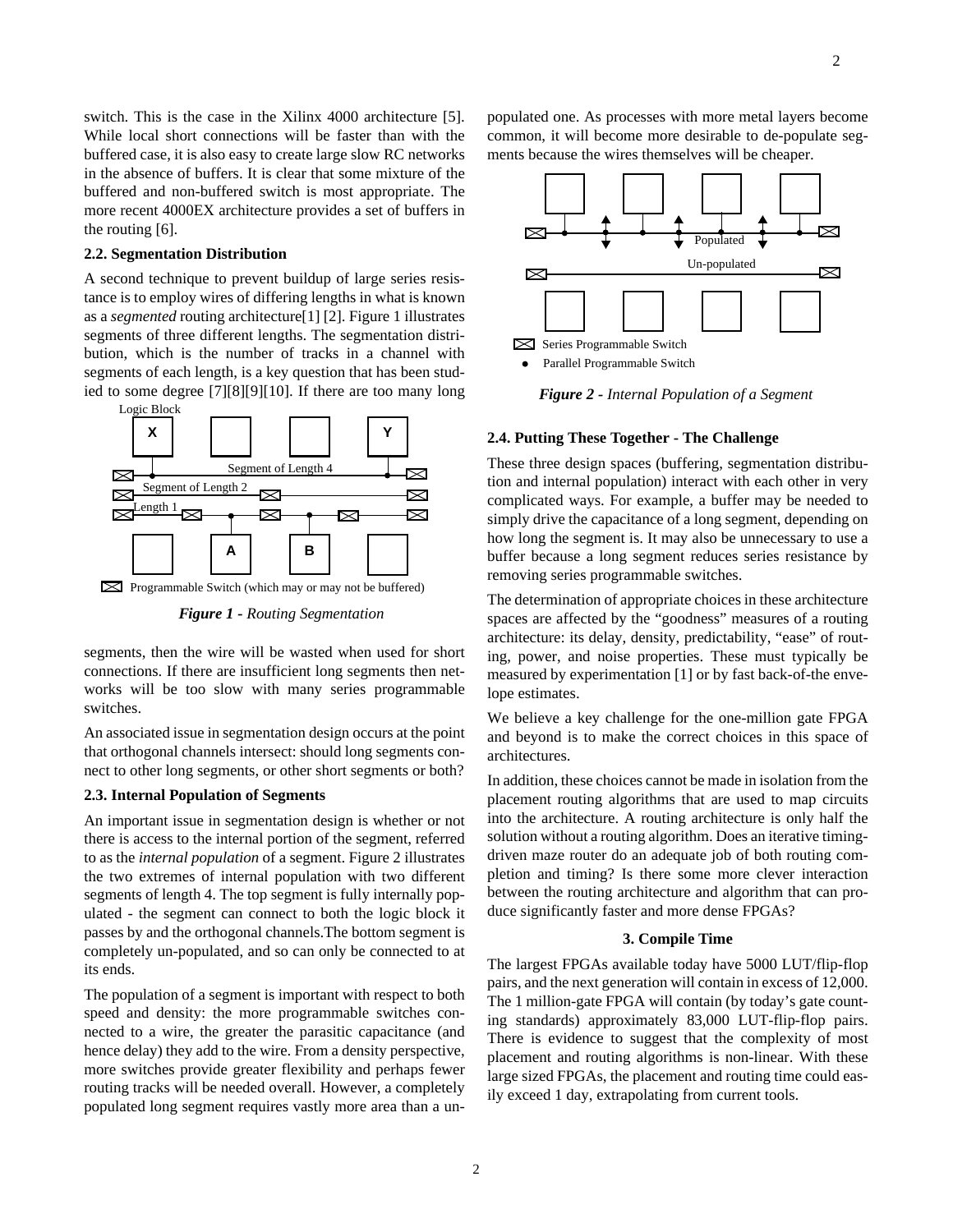Fast turnaround devices like FPGAs lose much of their value if users have to wait more than a day for the synthesis, place and route tools to finish one design. In fact, many customers would like to have all that happen in the same time as it takes to compile and link a typical C-language program.

This issue can and should be dealt with both in the architecture and CAD tools. For the architecture, one question is how much silicon can we afford to give up to make the compile time quicker? It is clear that by adding more routing resources (typically the number of tracks per channel) the routing problem becomes easier, and therefore quicker, because the place and route don't have to fight so hard to achieve routability.

On the CAD side, the challenge is to find placement and routing algorithms that give up the least quality for the most gain in time.

Only through synergy of the architecture, placement and routing systems can significant gains in compile time be achieved. One approach to this type of synergy is discussed in the next section.

## **4. Partitioned Architectures**

It is extremely unlikely that the million gate FPGA's will be structured as a flat, homogeneous sea of logic blocks and switch boxes. Rather, they will almost certainly have large scale structure. This will add flexibility to their use, but challenge to the architects and CAD developers.

## **4.1. Higher-Functionality Blocks**

Based on industry experience with standard ASICs and embedded arrays, we believe that typical 1Mgate FPGA will almost certainly contain reconfigurable RAM blocks [4] [15]. The design and use of these will be a major challenge because of the performance/flexibility trade-offs involved.

Going beyond RAM, as FPGAs are used for more computation-oriented applications, such as digital signal processing and FPGA-based compute engines, it is tempting to suggest the use of adders, multipliers, dividers as the basic logic block. Are these practical? They give up generality/flexibility to get more speed and density. Can synthesis be made to handle them? We believe the challenge is to architect blocks like these so that they retain some flexibility, so that they can be used in the widest spectrum of applications possible.

#### **4.2. Partitioned FPGAs for Speeding up Compilation**

As mentioned above, many designers would like their FPGA compilations to be as fast as their C compilations. In order to make the software processing faster, FPGA compiling will probably have to look more like software compiling. For example, a large C program is usually organized as many smaller files, and it is generally only necessary to recompile only the files that have changed. A fast linking process stitches them all together. To carry this into FPGA's, one approach would be to assume that the design is organized as a set of HDL files, stitched together at the block level with a system level netlist. The content of individual HDL files may change frequently, but the overall system organization should be relatively stable. If the FPGA architecture can support this type of hierarchy efficiently, it will be easier for designers to work incrementally.

In ASICs, large chips are typically floorplanned, where the floorplan matches the highest level netlist structure. One approach to a million gate FPGA would be to use a partitioned FPGA architecture to support the same methodology. The essence of a partitioned one million gate FPGA would be to break the surface of the die into about a dozen to two dozen large sections, each capable of supporting about 100K gates. If there were fewer sections than this, the processing time for each would be too high. If there were many more than this, they would be too small to take a significant block of logic. Each physical block would be matched to one or more logical blocks. Naturally, if the die is heterogeneous, there may be some restrictions (e.g. RAM blocks from the logical hierarchy would have to map onto RAM blocks on the die). To simplify the compilation, it would be best not to force a high utilization: the use of an extra 50% to 100% of silicon over what might otherwise be needed would greatly simplify processing time.

Software linking is fast, in part, because there is essentially infinite bandwidth among the program modules. In order to make FPGA compiling fast there would have to be many high speed connections among the sections of a 1Mgate chip, perhaps on the order of 5K to 20K lines. Architecting these will be a major effort: they could easily dominate the area and power of the die. Issues here include the number of "local" interblock wires (e.g. wires that connect only adjacent blocks, or blocks within a smaller part of the die), and the number of global interblock wires. This is essentially the same problem discussed in Section 2, just viewed at a die level instead of at a CLB level. If this is done well, the user can ignore the intermodule connections problem. If done poorly or without sufficient bandwidth, partitioning will continue to be the nightmare it is today.

On such a partitioned chip the CAD sequence might be:

- Map logic blocks onto physical regions. Often several smaller blocks will go into one physical region. This process will probably be interactive.
- If there is a large logical block that will not fit onto a single region, it must be partitioned.
- Place the cells within each region, and route each region. This process could be performed on multiple workstations, as is done today with emulator machines.
- Route among regions using the cleverly designed global routing resources mentioned above.
- If the designer changes a source file, then the CAD tool